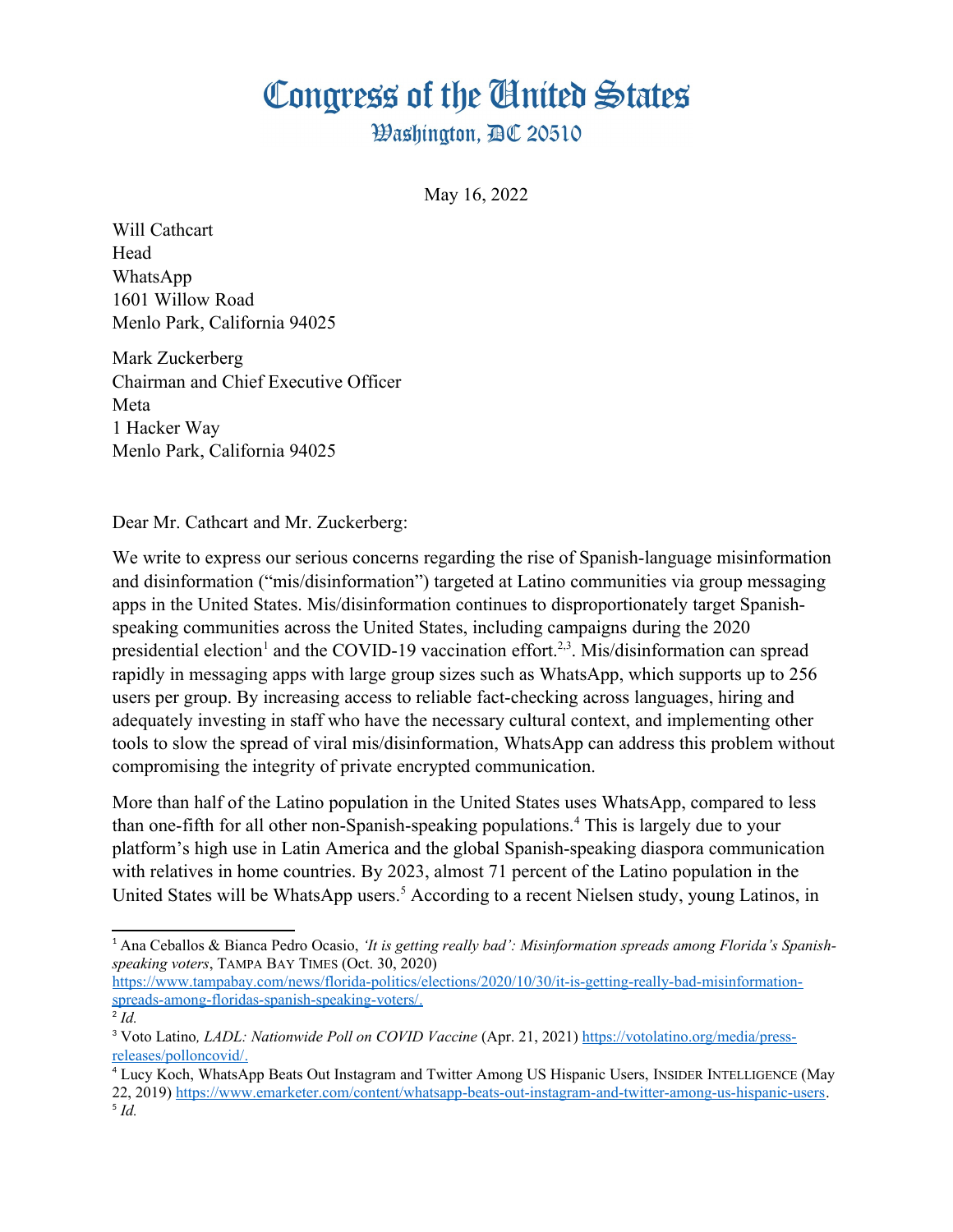<span id="page-1-0"></span>particular, are twice as likely to use platforms like WhatsApp compared to the general population, and therefore are exposed to an even higher rate of mis/disinformation compared to the general population.<sup>[6](#page-1-1)</sup>

<span id="page-1-2"></span>Spanish-language mis/disinformation played a significant and concerning role in the 2020 presidential election and COVID-19 vaccination effort. Politico, for example, found that ahead of the 2020 presidential election, Spanish-speaking residents of South Florida faced a barrage of mis/disinformation through their WhatsApp chats in an attempt to influence their electoral choices.<sup>[7](#page-1-3)</sup> In regards to the COVID-19 pandemic, a study in First Draft, a project dedicated to fighting mis/disinformation online that includes organizations like Facebook and Twitter, found that WhatsApp is a popular platform for those who wish to foster and spread mis/disinformation- — and such mis/disinformation leads many Latino users into extreme, conspiratorial, anti-vaccine online spaces.<sup>[8](#page-1-5)</sup> A study conducted by Change Research on behalf of the Latino Anti-Disinformation Lab found that 66% of respondents whose primary language spoken at home is Spanish received wrong or harmful information about the COVID-19 vaccine through messaging apps including WhatsApp.<sup>[9](#page-1-7)</sup> This is especially concerning because Latinos have a higher chance of being infected by, hospitalized from, and dying of COVID-19 than non-Latinos.[10](#page-1-9)

<span id="page-1-10"></span><span id="page-1-8"></span><span id="page-1-6"></span><span id="page-1-4"></span>We recognize that WhatsApp is an encrypted messaging application, unique from other platforms under Meta Platforms, Inc., formerly known as Facebook, Inc. User privacy and endto-end encryption are critical and support fundamental rights to free speech. We urge WhatsApp to continue to improve upon prior efforts to combat mis/disinformation in private messaging.<sup>[11](#page-1-11)</sup> In 2018, several high-profile incidents of violence occurred in India due to mis/disinformation in non-English languages on WhatsApp. The platform took initial steps to mitigate the spread of mis/disinformation following a warning from the Indian government.<sup>[12](#page-1-13)[,13](#page-1-15)</sup> WhatsApp announced that it would be instituting "forwarding limits," which allows users to "forward a message with up to five chats at one time.<sup>[14](#page-2-0)"</sup> In 2020, WhatsApp also introduced steps to help users quickly fact-check information sent through viral messages, announced a one million dollar fact-

19\_VACCINE\_MISINFORMATION\_HISPANIC\_COMMUNITIES.pdf?x58095.

<span id="page-1-16"></span><span id="page-1-14"></span><span id="page-1-12"></span><span id="page-1-1"></span>[<sup>6</sup>](#page-1-0) Nielsen Diverse Intelligence Series, *Inclusion, information and intersection: The Truth About Connecting with U.S. Latinos* (Sept. 2021)[https://www.nielsen.com/wp-content/uploads/sites/3/2021/09/nielsen-2021-hispanic](https://www.nielsen.com/wp-content/uploads/sites/3/2021/09/nielsen-2021-hispanic-diverse-insights-report-210682-D9.pdf)[diverse-insights-report-210682-D9.pdf](https://www.nielsen.com/wp-content/uploads/sites/3/2021/09/nielsen-2021-hispanic-diverse-insights-report-210682-D9.pdf).

<span id="page-1-3"></span>[<sup>7</sup>](#page-1-2) Sabrina Rodriguez & Marc Caputo, *'This is f---ing crazy': Florida Latinos swamped by wild conspiracy theories*, POLITICO (Sept. 14, 2020)<https://www.politico.com/news/2020/09/14/florida-latinos-disinformation-413923>.

<span id="page-1-5"></span>[<sup>8</sup>](#page-1-4) Jaime Longoria, Daniel Acosta, Shaydanay Urbani and Rory Smith, *A Limiting Lens: How Vaccine Misinformation has Influenced Latinx and Hispanic Conversations Online*, FIRST DRAFT (Dec. 8, 2021) [https://firstdraftnews.org/wp-content/uploads/2021/12/COVID-](https://firstdraftnews.org/wp-content/uploads/2021/12/COVID-19_VACCINE_MISINFORMATION_HISPANIC_COMMUNITIES.pdf?x58095)

<span id="page-1-7"></span>[<sup>9</sup>](#page-1-6) Voto Latino*, LADL: Nationwide Poll on COVID Vaccine* (Apr. 21, 2021) [https://votolatino.org/media/press](https://votolatino.org/media/press-releases/polloncovid/)  [releases/polloncovid/](https://votolatino.org/media/press-releases/polloncovid/).

<span id="page-1-9"></span><sup>&</sup>lt;sup>[10](#page-1-8)</sup> Will Weissert, *From vote to virus, misinformation campaign targets Latinos, AP NEWS (Mar. 7, 2021)* [https://apnews.com/article/joe-biden-donald-trump-race-and-ethnicity-media-misinformation-](https://apnews.com/article/joe-biden-donald-trump-race-and-ethnicity-media-misinformation-9696392bf389ba8ca3441d2314abcefa)  [9696392bf389ba8ca3441d2314abcefa .](https://apnews.com/article/joe-biden-donald-trump-race-and-ethnicity-media-misinformation-9696392bf389ba8ca3441d2314abcefa)

<span id="page-1-11"></span>[<sup>11</sup>](#page-1-10) Pranav Dixit & Ryan Mac, *How WhatsApp Destroyed A Village,* BUZZFEED NEWS(Sept. 9, 2018) <https://www.buzzfeednews.com/article/pranavdixit/whatsapp-destroyed-village-lynchings-rainpada-india> ; *Pranav Dixit* .

<span id="page-1-13"></span> $12$  *Id.* 

<span id="page-1-15"></span>[<sup>13</sup>](#page-1-14) WhatsApp Fueled A Global Misinformation Crisis. Now, It's Stuck In One*,* BUZZFEED NEWS (Jan. 21, 2021) [https://www.buzzfeednews.com/article/pranavdixit/whatsapp-misinfo-privacy-policy.](https://www.buzzfeednews.com/article/pranavdixit/whatsapp-misinfo-privacy-policy)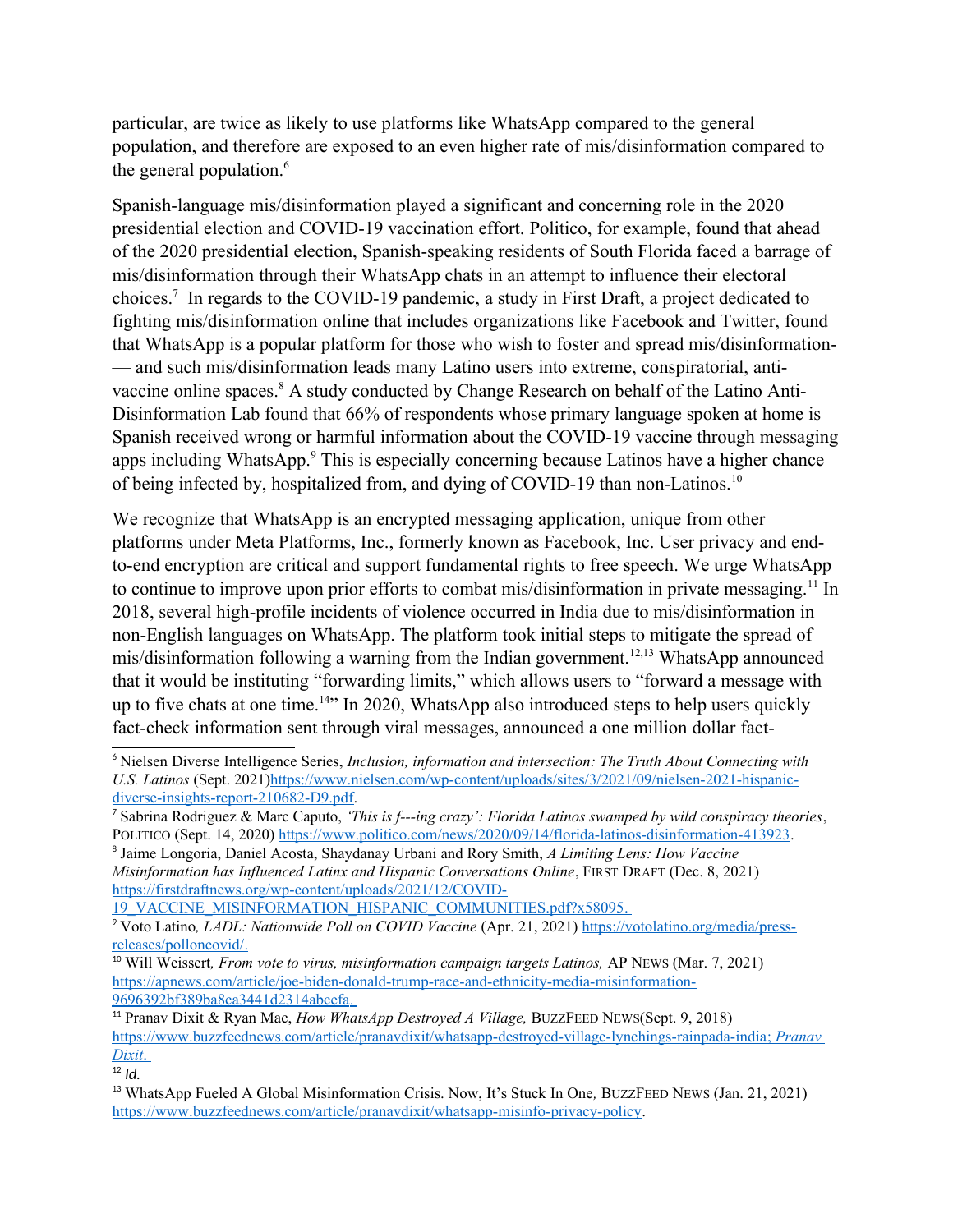<span id="page-2-1"></span>checking grant, and launched a fact-checking hub to combat misinformation regarding the COVID-19 pandemic.<sup>[15](#page-2-2)</sup>

<span id="page-2-9"></span><span id="page-2-7"></span><span id="page-2-5"></span><span id="page-2-3"></span>We commend your prior efforts to limit the spread of mis/disinformation on your platform, including partnerships with Telemundo and Univision.<sup>[16](#page-2-4), [17](#page-2-6)</sup> However, critical gaps still remain in addressing this problem. WhatsApp reportedly outsources its Spanish-language moderation for user-provided reports to Accenture, a third-party company that often employs moderators in Austin, Texas; Dublin, Ireland; and Singapore.<sup>[18](#page-2-8)[,19](#page-2-10)</sup> Spanish-language content moderators allege the company failed to provide premium pay reserved for other bilingual moderators, and concerns around their working conditions were not taken seriously by their employers.<sup>[20](#page-2-12)</sup> These issues reinforce our concerns that your efforts to combat mis/disinformation for your Spanishspeaking users are not an internal priority at WhatsApp or Meta.

<span id="page-2-11"></span>Meta, WhatsApp's parent company, stated that they are taking steps to curb mis/disinformation. Yet, the company has repeatedly failed to produce data and evidence on the effectiveness of these actions. This letter follows more than five previous letters<sup>[21](#page-2-14)</sup> sent by Member of Congress to

<span id="page-2-13"></span><span id="page-2-0"></span>[<sup>14</sup>](#page-1-16) *WhatsApp*, *FAQ About forwarding limits*, [https://faq.whatsapp.com/general/chats/about-forwarding-limits/?](https://faq.whatsapp.com/general/chats/about-forwarding-limits/?lang=en)  [lang=en](https://faq.whatsapp.com/general/chats/about-forwarding-limits/?lang=en).

<span id="page-2-2"></span>[<sup>15</sup>](#page-2-1) Jennifer Still, *How to use WhatsApp's fact-checking feature to research the validity of viral, forwarded messages,*  INSIDER (Oct. 2, 2020) https://www.businessinsider.com/how-to-use-whatsapp-fact-check.

<span id="page-2-4"></span><sup>&</sup>lt;sup>[16](#page-2-3)</sup> Univision, *Univision News Launches Fact-checking Services on WhatsApp*, (Mar. 29, 2022)

[https://www.univision.com/univision-news/univision-news-eldetector-answer-your-questions-via-whatsapp-send](https://www.univision.com/univision-news/univision-news-eldetector-answer-your-questions-via-whatsapp-send-what-you-want-verified)[what-you-want-verified](https://www.univision.com/univision-news/univision-news-eldetector-answer-your-questions-via-whatsapp-send-what-you-want-verified).

<span id="page-2-6"></span>[<sup>17</sup>](#page-2-5) Ronny Rojas, *Noticias Telemundo lanza servicio de verificación de datos en WhatsApp*, NOTICIAS TELEMUNDO (Mar. 29, 2022) [https://www.telemundo.com/noticias/noticias-telemundo/hispanos-en-ee-uu/noticias-telemundo](https://www.telemundo.com/noticias/noticias-telemundo/hispanos-en-ee-uu/noticias-telemundo-lanza-servicio-de-verificacion-de-datos-en-whatsapp-rcna21988)[lanza-servicio-de-verificacion-de-datos-en-whatsapp-rcna21988.](https://www.telemundo.com/noticias/noticias-telemundo/hispanos-en-ee-uu/noticias-telemundo-lanza-servicio-de-verificacion-de-datos-en-whatsapp-rcna21988)

<span id="page-2-8"></span>[<sup>18</sup>](#page-2-7) Billy Perrigo, *'I Sold My Soul.' WhatsApp Content Moderators Review the Worst Material on the Internet. Now They're Alleging Pay Discrimination*, TIME (Jul 15, 2021) [https://time.com/6080450/facebook-whatsapp-content](https://time.com/6080450/facebook-whatsapp-content-moderators/)[moderators/.](https://time.com/6080450/facebook-whatsapp-content-moderators/)

<span id="page-2-10"></span>[<sup>19</sup>](#page-2-9) Peter Elkind, Jack Gillum and Craig Silverman, *How Facebook Undermines Privacy Protections for Its 2 Billion WhatsApp Users, PROPUBLICA (Sept. 7, 2021)* [https://www.propublica.org/article/how-facebook-undermines](https://www.propublica.org/article/how-facebook-undermines-privacy-protections-for-its-2-billion-whatsapp-users)[privacy-protections-for-its-2-billion-whatsapp-users](https://www.propublica.org/article/how-facebook-undermines-privacy-protections-for-its-2-billion-whatsapp-users).

<span id="page-2-12"></span><sup>&</sup>lt;sup>[20](#page-2-11)</sup> Zoe Schiffer, *WhatsApp's Spanish language content moderators push for equal pay in internal letter*, THE VERGE (Jun. 29, 2021) [https://www.theverge.com/2021/6/29/22556436/whatsapp-spanish-language-content-moderators](https://www.theverge.com/2021/6/29/22556436/whatsapp-spanish-language-content-moderators-contractor-equal-pay)[contractor-equal-pay](https://www.theverge.com/2021/6/29/22556436/whatsapp-spanish-language-content-moderators-contractor-equal-pay).

<span id="page-2-14"></span><sup>&</sup>lt;sup>[21](#page-2-13)</sup> Senate Office of Bob Menendez, Menendez Joins Colleagues in Urging Tech CEOs To Combat Spanish-*Language Disinformation* (Jul. 30, 2021) [https://www.menendez.senate.gov/newsroom/press/menendez-joins](https://www.menendez.senate.gov/newsroom/press/menendez-joins-colleagues-in-urging-tech-ceos-to-combat-spanish-language-disinformation)[colleagues-in-urging-tech-ceos-to-combat-spanish-language-disinformation;](https://www.menendez.senate.gov/newsroom/press/menendez-joins-colleagues-in-urging-tech-ceos-to-combat-spanish-language-disinformation) Senate Office of Bob Menendez, *Menendez, Warner, Hirono Slam Facebook for Spread of Vaccine Misinformation* (Jun. 22, 2021)

[https://www.menendez.senate.gov/newsroom/press/menendez-warner-hirono-slam-facebook-for-spread-of-vaccine](https://www.menendez.senate.gov/newsroom/press/menendez-warner-hirono-slam-facebook-for-spread-of-vaccine-misinformation)[misinformation;](https://www.menendez.senate.gov/newsroom/press/menendez-warner-hirono-slam-facebook-for-spread-of-vaccine-misinformation) Senate Office of Bob Menendez, *Menendez, Hirono, Warren Urge Facebook to take Immediate Actions to stop COVID-19 Misinformation in Languages other than English* (May 15, 2020)

[https://www.menendez.senate.gov/newsroom/press/menendez-hirono-warren-urge-facebook-to-take-immediate](https://www.menendez.senate.gov/newsroom/press/menendez-hirono-warren-urge-facebook-to-take-immediate-actions-to-stop-covid-19-misinformation-in-languages-other-than-english)[actions-to-stop-covid-19-misinformation-in-languages-other-than-english](https://www.menendez.senate.gov/newsroom/press/menendez-hirono-warren-urge-facebook-to-take-immediate-actions-to-stop-covid-19-misinformation-in-languages-other-than-english); Senate Office of Bob Menendez,

*Menendez Questions Facebook's Misinformation Loophole in Political Speech Policy* (Nov. 14, 2019) [https://www.menendez.senate.gov/newsroom/press/menendez-questions-facebooks-misinformation-loophole-in](https://www.menendez.senate.gov/newsroom/press/menendez-questions-facebooks-misinformation-loophole-in-political-speech-policy)[political-speech-policy;](https://www.menendez.senate.gov/newsroom/press/menendez-questions-facebooks-misinformation-loophole-in-political-speech-policy) Senate Office of Bob Menendez, *Menendez Calls on Facebook to Halt Spread of* 

*Coronavirus Misinformation on WhatsApp* (Apr. 07, 2020) [https://www.menendez.senate.gov/newsroom/press/menendez-calls-on-facebook-to-halt-spread-of-coronavirus](https://www.menendez.senate.gov/newsroom/press/menendez-calls-on-facebook-to-halt-spread-of-coronavirus-misinformation-on-whatsapp)[misinformation-on-whatsapp](https://www.menendez.senate.gov/newsroom/press/menendez-calls-on-facebook-to-halt-spread-of-coronavirus-misinformation-on-whatsapp).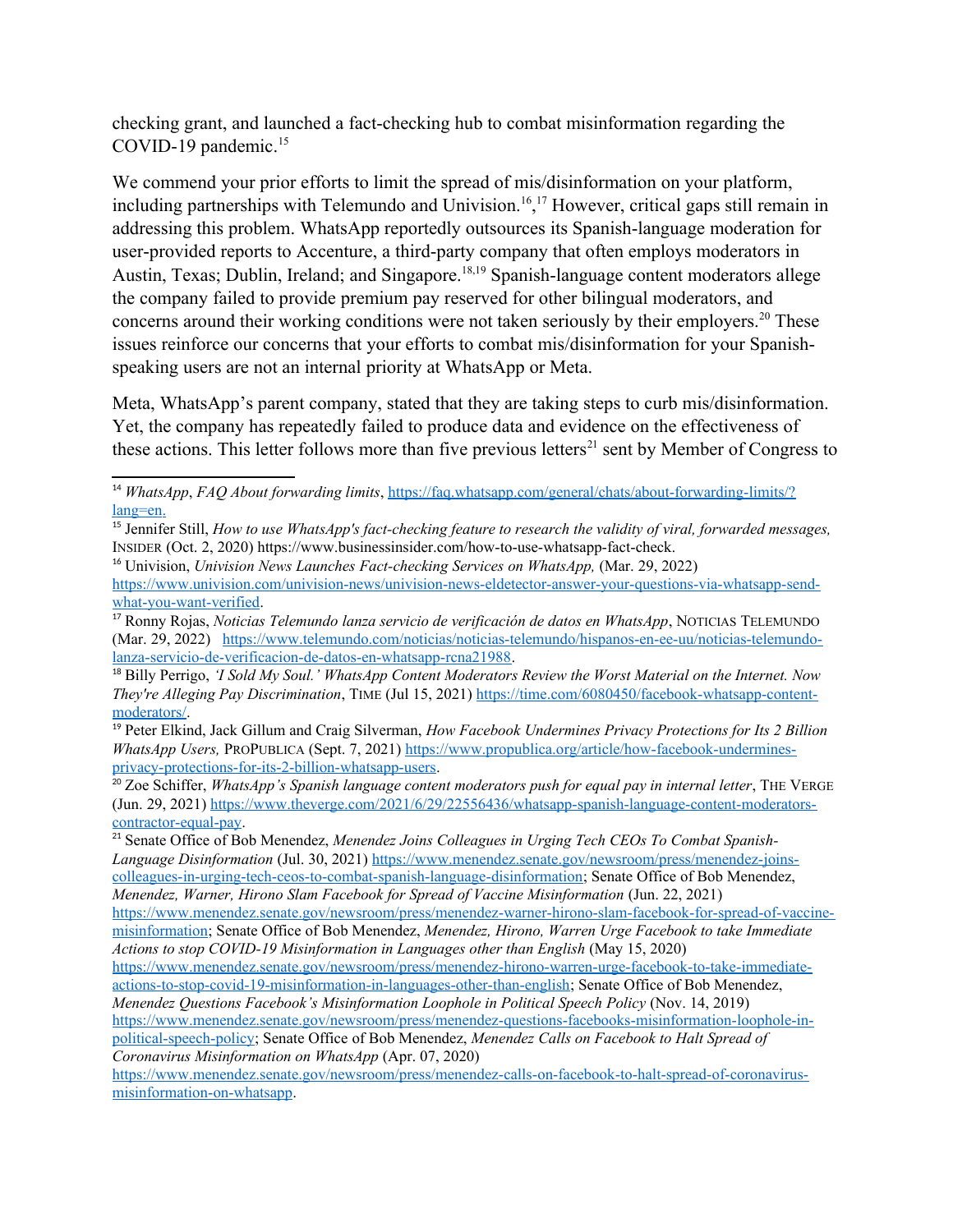Meta requesting such information, including information related to Meta's Spanish-language content reviewers and moderators. Unfortunately, Meta has failed to adequately and comprehensively address these important questions.

As Members of Congress, we have a strong interest in combatting mis/disinformation that is harmful to Latino communities. Many members of Latino communities across the country rely on your platform in their everyday lives. They should not have to endure a constant onslaught of content that promotes mis/disinformation simply because of their choice to use your platform. Such content sows distrust and undermines public health efforts, elections, and democratic institutions.

WhatsApp can reduce the scope of this problem on its platform without compromising the integrity of encrypted communication by (1) making fact-checked information across languages easy to access from within WhatsApp, (2) improving Spanish-language staffing practices, and (3) implementing other methods designed to slow the spread of viral mis/disinformation through group forwarding.

We urge you to engage with our offices on this issue, and request that you respond with detailed information in writing to address the following questions by June 13, 2022:

- 1. What staffing, analytical, and data resources does WhatsApp allocate to studying the spread of Spanish-language mis/disinformation on its platform?
- 2. What metrics does WhatsApp utilize to track the effectiveness of tools designed to limit the number of times a message can be forwarded? Does WhatsApp track these metrics across different languages?
- 3. How has WhatsApp worked to increase the number of Spanish-language fact-checkers on its platform? What goals and metrics does WhatsApp use to measure success in these programs?
- 4. Does WhatsApp release regular updates that include the number of user reports WhatsApp receives for content that violates its terms of service?
- 5. Do human moderators review user reports in the original language messages are sent or are user reports first subject to automated translation prior to review?
- 6. How are user reports reviewed across languages?
	- a. What training does WhatsApp provide to content reviewers to help identify mis/disinformation in user-reported messages?
	- b. How does WhatsApp ensure reviewers have the necessary cultural context and language skills to effectively review messages that are reported by users?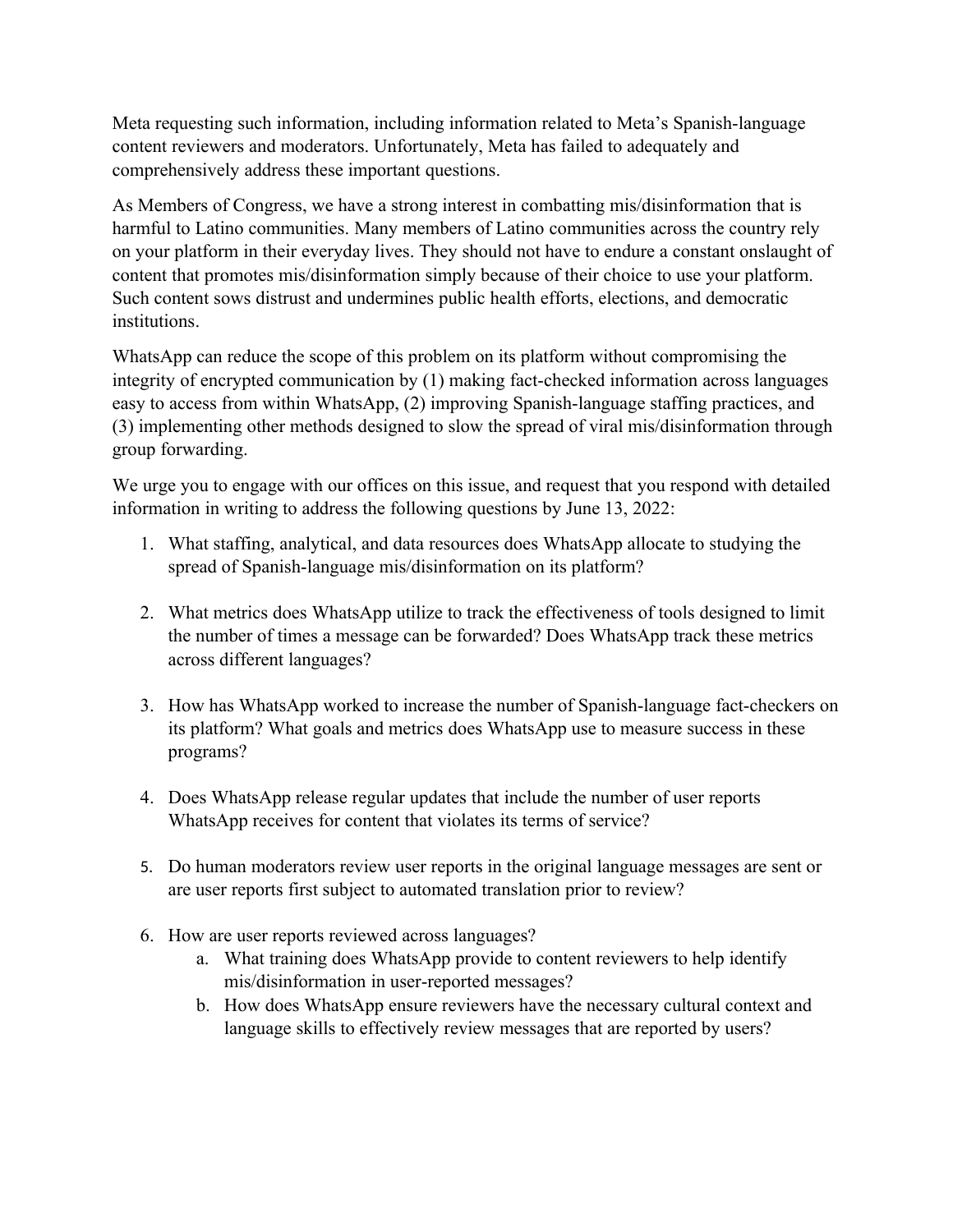7. How are WhatsApp's policies for reviewing reported messages in the United States different from policies applied in other Spanish-speaking countries, such as Colombia, Mexico, Argentina, and Spain?

Thank you for your attention to this matter. We look forward to your responses and a continued dialogue that works towards eliminating harmful mis/disinformation targeted at Latino communities across the country and around the world.

Sincerely,

Robert Menendez United States Senator

Ben Ray Luján United States Senator

ory ardencl

Tony<sup>/</sup>Cárdenas Member of Congress

Cory A. Booker United States Senator

Catherine Cortez Masto United States Senator

Jack Reed United States Senator

Hirono United States Senator

Tim Kaine United States Senator

Richard J. United States Senator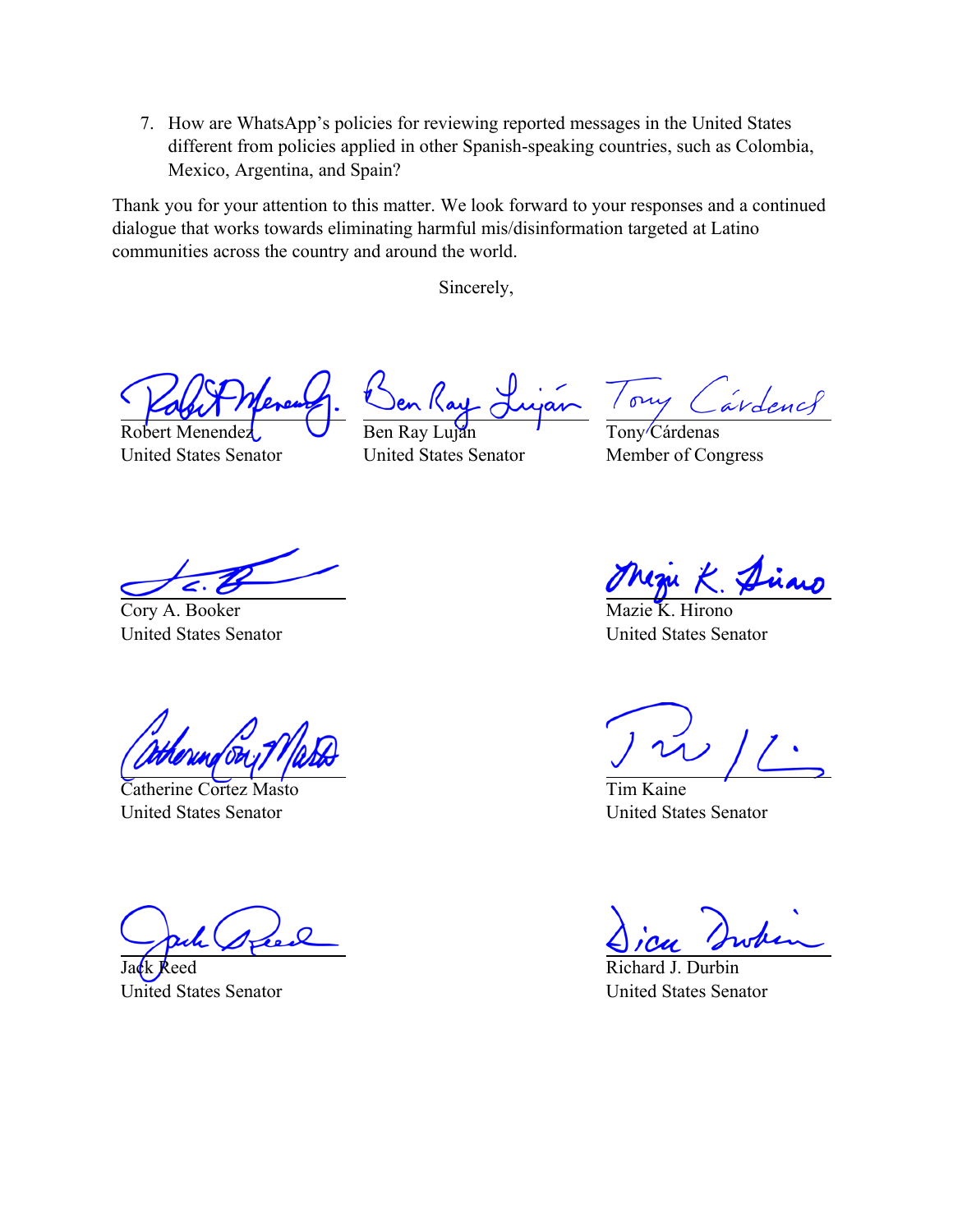Habeh

Amy Klobuchar United States Senator

Vargos

Juan Vargas Member of Congress

Kasheda Hail

Rashida Tlaib Member of Congress

Nanette Diaz Barragán

Member of Congress

Fail M.

Raúl M. Grijalva Member of Congress

Sheila Cherfilus-McCormick Member of Congress

Nydia M. Velázquez Member of Congress

Tinde J. Jany

Linda T. Sánchez Member of Congress

Debbie Wasserman Schultz

Member of Congress

Alexandria Ocasio-Cortez Member of Congress